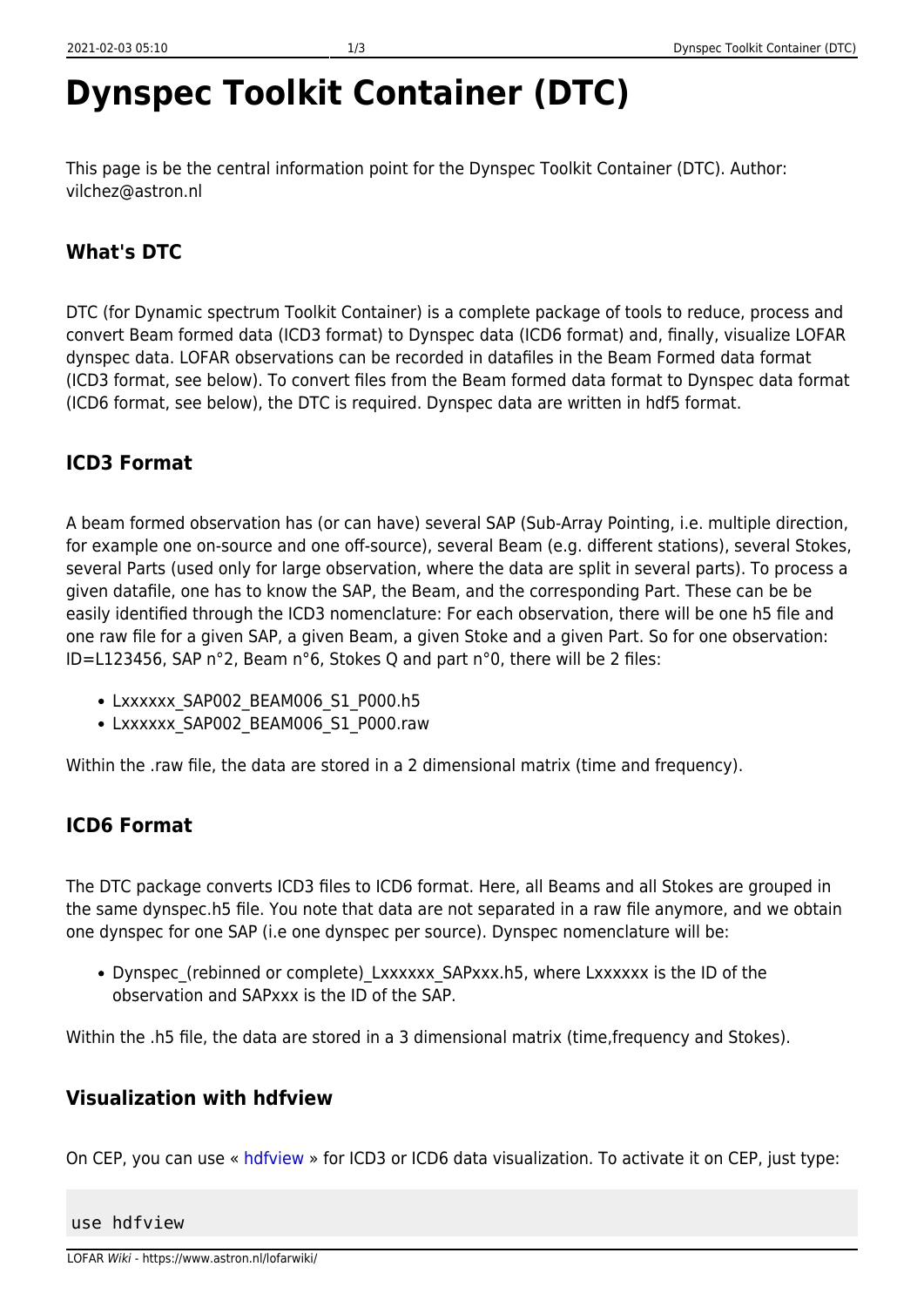Below, just a screen shot using hdfview of a dynspec file and a Beam formed file. Differences in the file organization between ICD3 and ICD6 format are evident, as are the different data dimensions.

 $\mathbb{E}$ (click for larger version!)

# **DTC capabilities**

DTC provides a number of possibilites (example of data processing using DTC):

- ICD3 observations (h5+raw data) are copied to a directory
- Use the «Quicklook tool» to obtain a quicklook image (in jpeg format and a dynspec in h5 format). It takes generally less than one minute to generate a quicklook of several hundreds GByte). NB: it possible to use the «Visualization tool» to visualise the quicklook.h5 file.
- If you are interested in a particular event in your dynamic spectrum, you can extractr it. Select the frequency and time range you want to isolate. Because Beam Formed data are usually very voluminous, it is recommended to select only a part of the dynspec and also rebin this part in frequency and in time.
- To convert the Beam formed (ICD3) data (and/or select, rebin your data) to Dynspec (ICD6) data, it is required to use the «Rebin» tool (or «Complete» tool, if you want just a conversion without rebining or selecting).
- Use the «Visualization» tool to visualize the obtained dynspec (this will also allow to save jpeg images of the dynamic spectrum of zoomed versions thereof).

Extra tools (with optional functionality):

- Use the <> tool to do the subtraction of 2 dynspec beams (using Z=X-(k\*Y) where k is a free scaling factor). The dynspec obtained in this way can be visualized with the «Visualization» tool.
- Use the «LinPol» tool, to convert your I,Q,U,V dysnpec to I,linear,PA,Total dynspec (only avaible for I,Q,U,V observation of course). The obtained dynspec can be visualized with the «Visualization» tool.
- Use the «Dynspec Rebin» tool to rebin (and/or select) a dynspec. This option allows to reprocess the data without having to start from the beginning (with ICD3 to ICD6 conversion).

Note: **D** The «Visualization» can visualize only dynspec with a size comparable to the **available memory** (RAM) without swapping.

# **INSTALL DTC**

DTC dependencies, DTC install and the use of DTC on CEP cluster are explained on this web page: [DTC install](https://www.astron.nl/lofarwiki/doku.php?id=public:user_software:dysnpec_install)

#### **How to use the DTC package: details of each tool**

DTC usage and tool functionalities are described on this web page: [DTC usage](https://www.astron.nl/lofarwiki/doku.php?id=public:user_software:dynspec_tools)